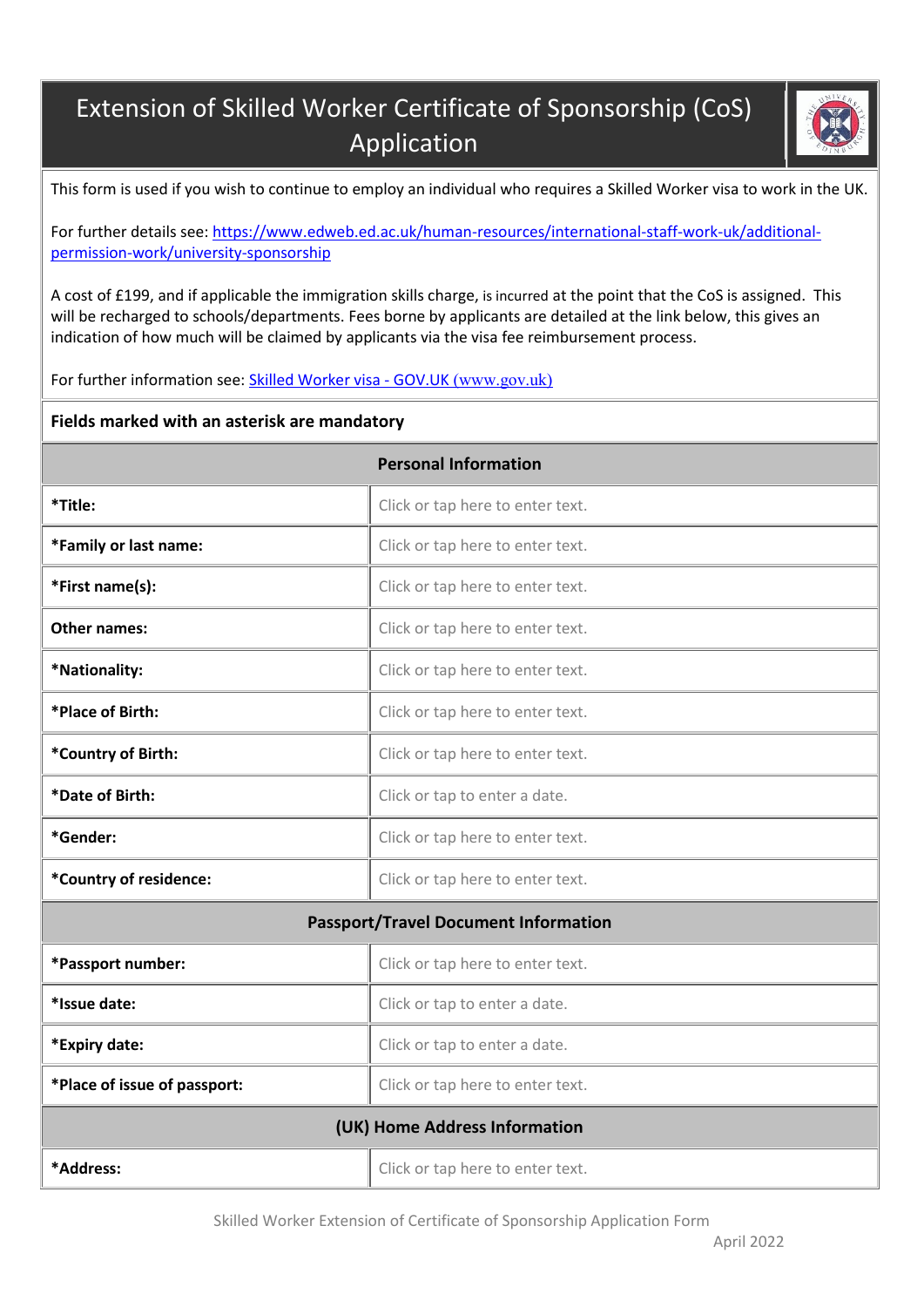| *City or town:                                                           | Click or tap here to enter text. |  |
|--------------------------------------------------------------------------|----------------------------------|--|
| County, area district or province:<br>Click or tap here to enter text.   |                                  |  |
| *Postcode or zip code:                                                   | Click or tap here to enter text. |  |
| *Country:                                                                | Click or tap here to enter text. |  |
| <b>Identification Numbers</b>                                            |                                  |  |
| <b>UK National Insurance number:</b><br>Click or tap here to enter text. |                                  |  |
|                                                                          |                                  |  |
| <b>Employee ID number:</b>                                               | Click or tap here to enter text. |  |

## **\* Has the applicant met the criteria for sponsorship?**

| <b>Mandatory</b>                                                                                                                                                                                                                            |                                  |
|---------------------------------------------------------------------------------------------------------------------------------------------------------------------------------------------------------------------------------------------|----------------------------------|
| The individual's contract is being extended in<br>the same role as previously sponsored, i.e. the<br>job is at the appropriate skill level                                                                                                  | Choose an item.                  |
| <b>Salary Threshold</b>                                                                                                                                                                                                                     |                                  |
| A salary of £25,600 or above or at least the<br>going rate for the profession (whichever is<br>higher) is being offered or the transitional<br>arrangements apply.                                                                          | Choose an item.                  |
| (If 'no' is selected, please complete the<br>Tradeable elements section).                                                                                                                                                                   |                                  |
| Tradeable elements (select one)                                                                                                                                                                                                             |                                  |
| 1) The individual holds a PhD in a subject<br>related to job and a salary of £23,040<br>or at 90% of the going rate for the<br>profession (whichever is higher)                                                                             | Choose an item.                  |
| If the PhD was not used as a tradeable<br>element in the initial visa application,<br>confirmation/description of how PhD<br>meets the requirements, i.e. is in a<br>STEM subject and this is related to the<br>job. (max. 1000 characters) | Click or tap here to enter text. |
| If the individual's PhD was used as a tradeable<br>element in the initial visa application and not<br>attained in the UK, please provide the UK ENIC<br>reference number                                                                    | Click or tap here to enter text. |
| 2) The individual holds a PhD in a STEM<br>subject and a salary of £20,480 or 80%                                                                                                                                                           | Choose an item.                  |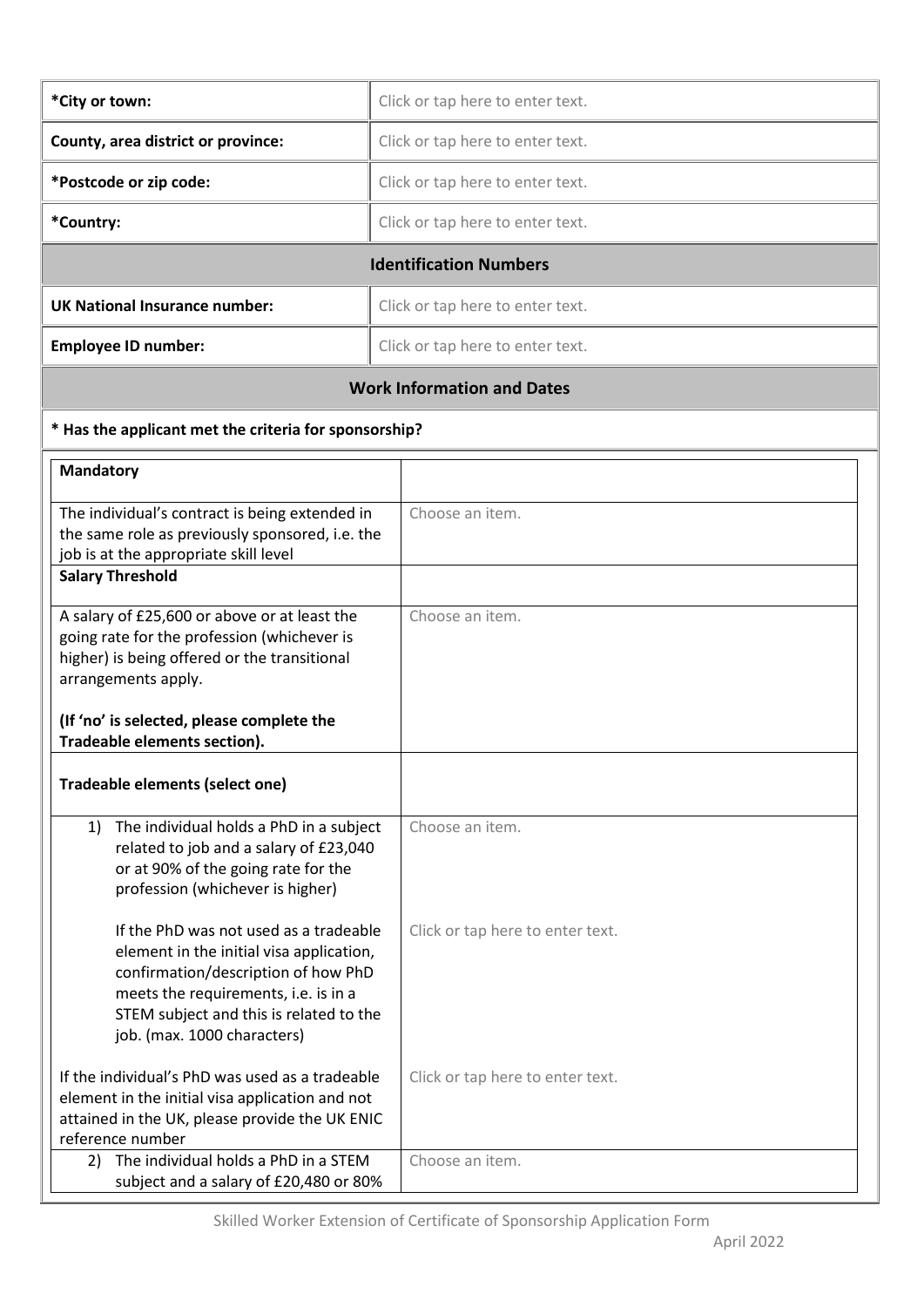| of the going rate for the profession<br>(whichever is higher)<br>If the PhD was not used as a tradeable<br>element in the initial visa application,<br>confirmation/description of how PhD<br>meets the requirements i.e. related to<br>the job. (max. 1000 characters)<br>The job in a shortage occupation<br>3) | Click or tap here to enter text.<br>Choose an item. |                                     |  |
|-------------------------------------------------------------------------------------------------------------------------------------------------------------------------------------------------------------------------------------------------------------------------------------------------------------------|-----------------------------------------------------|-------------------------------------|--|
| The individual is a new entrant and has<br>4)<br>a salary of at least £20,480 or 70% of<br>the going rate for the profession<br>(whichever is higher)                                                                                                                                                             | Choose an item.                                     |                                     |  |
| Does the ATAS requirement apply?                                                                                                                                                                                                                                                                                  |                                                     | Choose an item.                     |  |
| *Proposed CoS Start Date:                                                                                                                                                                                                                                                                                         |                                                     | Click or tap to enter a<br>date.    |  |
| *Proposed CoS End Date:<br>CoS end date should be in line with fixed term contract end date.                                                                                                                                                                                                                      |                                                     | Click or tap to enter a<br>date.    |  |
| *Is a multiple-entry visa required?                                                                                                                                                                                                                                                                               |                                                     | Choose an item.                     |  |
| *Total weekly hours of work:                                                                                                                                                                                                                                                                                      |                                                     | Click or tap here to enter<br>text. |  |
|                                                                                                                                                                                                                                                                                                                   | <b>Main Work Location Address</b>                   |                                     |  |
| *Address:                                                                                                                                                                                                                                                                                                         | Click or tap here to enter text.                    |                                     |  |
| *City/town:                                                                                                                                                                                                                                                                                                       | Click or tap here to enter text.                    |                                     |  |
| Country, area, district or province:                                                                                                                                                                                                                                                                              | Click or tap here to enter text.                    |                                     |  |
| *Postcode:                                                                                                                                                                                                                                                                                                        | Click or tap here to enter text.                    |                                     |  |
| Other regular work addresses - Complete if the individual will be working in a number of buildings                                                                                                                                                                                                                |                                                     |                                     |  |
| <b>Address:</b>                                                                                                                                                                                                                                                                                                   | Click or tap here to enter text.                    |                                     |  |
| City or town:                                                                                                                                                                                                                                                                                                     | Click or tap here to enter text.                    |                                     |  |
| Country, area district or province:                                                                                                                                                                                                                                                                               | Click or tap here to enter text.                    |                                     |  |
| Postcode:                                                                                                                                                                                                                                                                                                         | Click or tap here to enter text.                    |                                     |  |
| Documents required for all applications                                                                                                                                                                                                                                                                           |                                                     |                                     |  |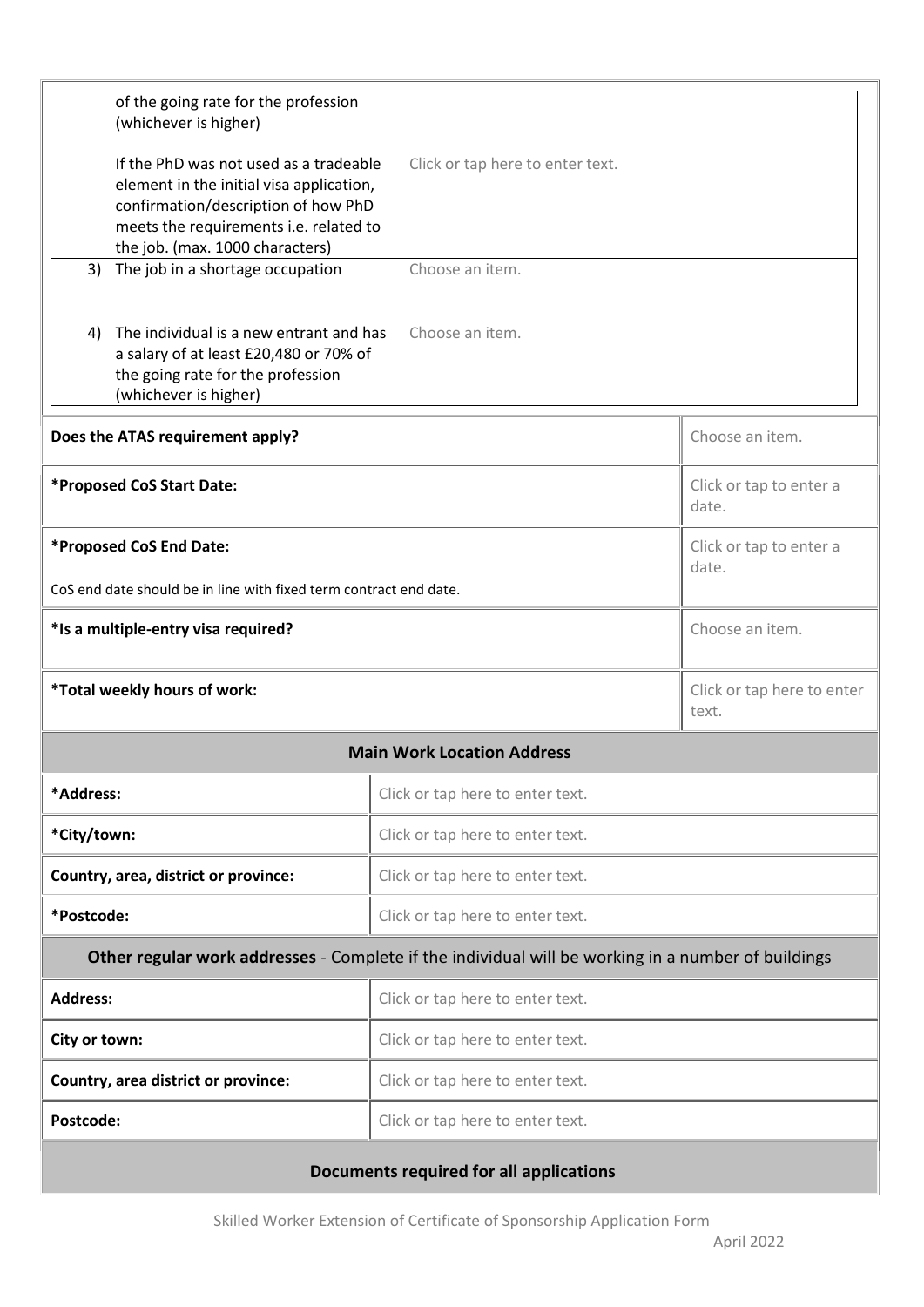| If the individual is named on a grant, fresh<br>Choose an item.<br>verified copies of the grant papers naming<br>the individual.                                           |                                                                                                                |              |                                     |           |                                     |
|----------------------------------------------------------------------------------------------------------------------------------------------------------------------------|----------------------------------------------------------------------------------------------------------------|--------------|-------------------------------------|-----------|-------------------------------------|
| <b>Individual's Employment Details</b>                                                                                                                                     |                                                                                                                |              |                                     |           |                                     |
|                                                                                                                                                                            | *Job Title<br>Click or tap here to enter text.                                                                 |              |                                     |           |                                     |
|                                                                                                                                                                            | *SOC Code<br>Click or tap here to enter text.                                                                  |              |                                     |           |                                     |
|                                                                                                                                                                            | <b>Line Manager</b><br>Click or tap here to enter text.                                                        |              |                                     |           |                                     |
| *Summary of job description:<br>Click or tap here to enter text.                                                                                                           |                                                                                                                |              |                                     |           |                                     |
|                                                                                                                                                                            | (1000 character limit)                                                                                         |              |                                     |           |                                     |
| responsibilities.                                                                                                                                                          | The job description should accurately<br>reflect what the individual will be doing<br>e.g. summary of the main |              |                                     |           |                                     |
|                                                                                                                                                                            | *Gross pay per annum:                                                                                          |              | Click or tap here to enter text.    |           |                                     |
|                                                                                                                                                                            | <b>Details of any allowances:</b><br>Click or tap here to enter text.                                          |              |                                     |           |                                     |
| Give registration details if there is a legal requirement for the individual to be registered<br>with a professional or other official organisation in the United Kingdom: |                                                                                                                |              | Click or tap here to<br>enter text. |           |                                     |
| Does the Immigration Skills Charge apply?                                                                                                                                  |                                                                                                                |              | Choose an item.                     |           |                                     |
| <b>Supporting Documentation Required</b>                                                                                                                                   |                                                                                                                |              |                                     |           |                                     |
| Completed Right to Work Checklist (section 3 onwards) with verified copies of all<br>appropriate passport/identity documents.                                              |                                                                                                                |              | $\Box$                              |           |                                     |
| Proof of change assignment (if extending) or transfer contract request (if moving to a                                                                                     |                                                                                                                |              |                                     |           |                                     |
| new role) if not already processed by HR                                                                                                                                   |                                                                                                                |              | $\Box$                              |           |                                     |
| ATAS certificate/electronic approval notice from FCDO (if required)                                                                                                        |                                                                                                                |              |                                     |           |                                     |
| <b>Costing of Certificate of Sponsorship Application</b>                                                                                                                   |                                                                                                                |              |                                     |           |                                     |
| Account<br>Code:                                                                                                                                                           | Click or tap<br>here to enter<br>text.                                                                         | Cost Centre: | Click or tap here to<br>enter text. | Job code: | Click or tap here to<br>enter text. |
| <b>Originator Details</b>                                                                                                                                                  |                                                                                                                |              |                                     |           |                                     |